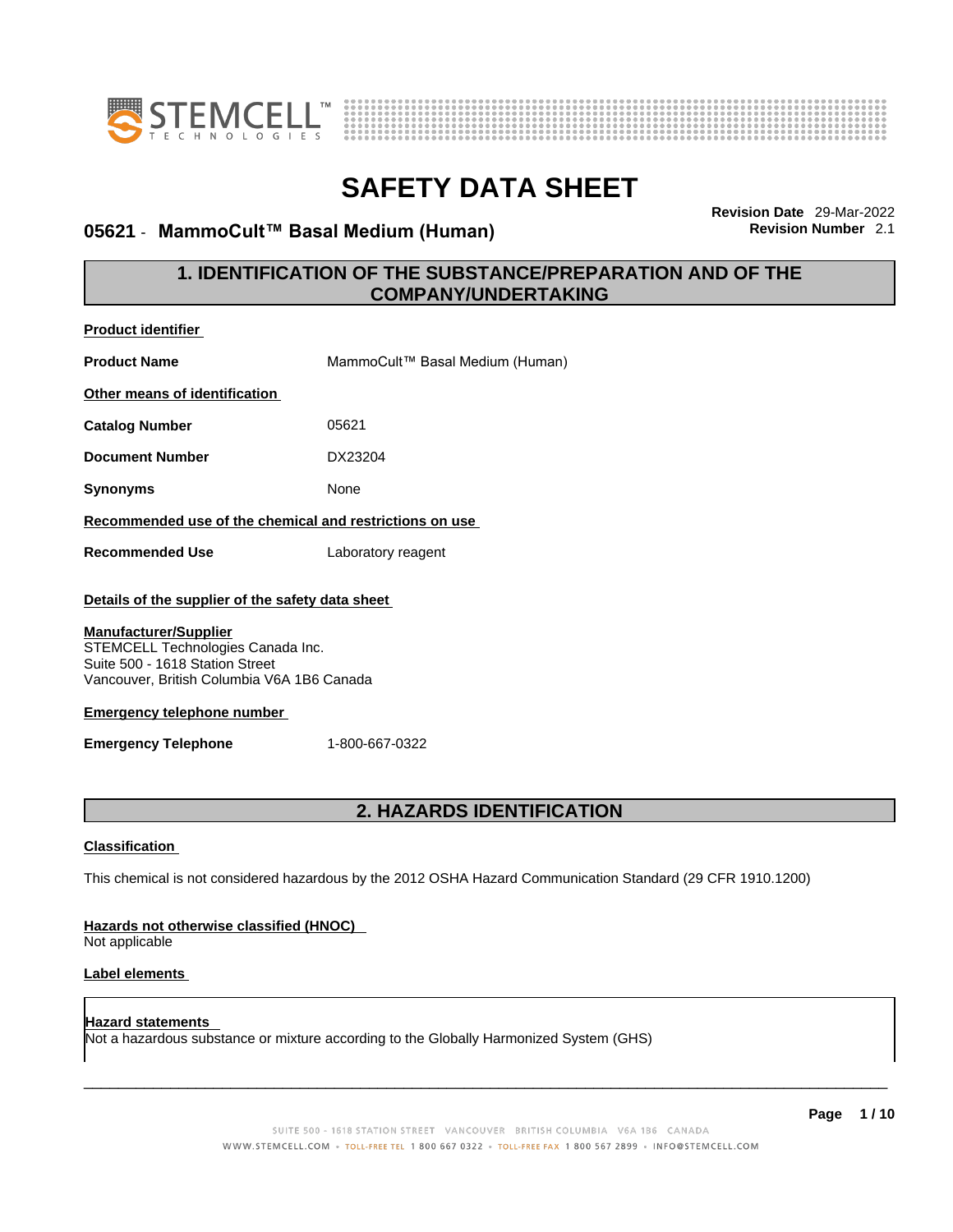



## \_\_\_\_\_\_\_\_\_\_\_\_\_\_\_\_\_\_\_\_\_\_\_\_\_\_\_\_\_\_\_\_\_\_\_\_\_\_\_\_\_\_\_\_\_\_\_\_\_\_\_\_\_\_\_\_\_\_\_\_\_\_\_\_\_\_\_\_\_\_\_\_\_\_\_\_\_\_\_\_\_\_\_\_\_\_\_\_\_\_\_\_\_ **Revision Date** 29-Mar-2022 **05621** - **MammoCult™ Basal Medium (Human) Revision Number** 2.1

The product contains no substances which at their given concentration, are considered to be hazardous to health.

**Appearance** Clear **Physical state** Liquid

**Odor** No data available

**Other Information**  Not applicable

#### **Unknown acute toxicity** 0 % of the mixture consists of ingredient(s) of unknown toxicity

0 % of the mixture consists of ingredient(s) of unknown acute oral toxicity

0 % of the mixture consists of ingredient(s) of unknown acute dermal toxicity

0 % of the mixture consists of ingredient(s) of unknown acute inhalation toxicity (gas)

0 % of the mixture consists of ingredient(s) of unknown acute inhalation toxicity (vapor)

0 % of the mixture consists of ingredient(s) of unknown acute inhalation toxicity (dust/mist)

## **3. COMPOSITION/INFORMATION ON INGREDIENTS**

### **Substance**

Not applicable.

### **Mixture**

Not a hazardous substance or mixture according to the Globally Harmonized System (GHS)

\*The exact percentage (concentration) of composition has been withheld as a trade secret.

### **4. FIRST AID MEASURES**

### **Description of first aid measures**

| <b>Inhalation</b>   | Remove to fresh air.                                                                                                    |
|---------------------|-------------------------------------------------------------------------------------------------------------------------|
| Eye contact         | Rinse thoroughly with plenty of water for at least 15 minutes, lifting lower and upper eyelids.<br>Consult a physician. |
| <b>Skin contact</b> | Wash skin with soap and water.                                                                                          |
| <b>Ingestion</b>    | Clean mouth with water and drink afterwards plenty of water.                                                            |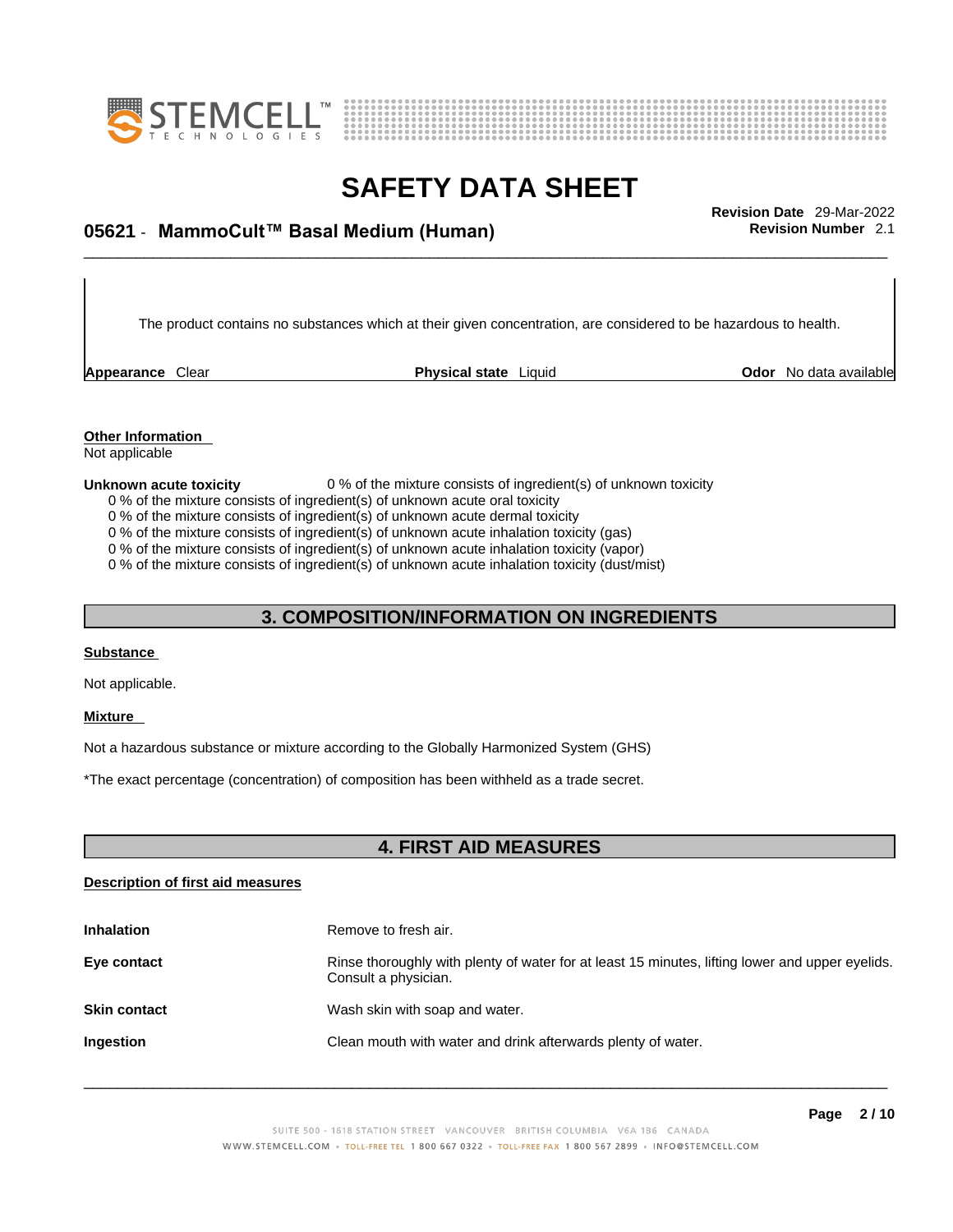



## \_\_\_\_\_\_\_\_\_\_\_\_\_\_\_\_\_\_\_\_\_\_\_\_\_\_\_\_\_\_\_\_\_\_\_\_\_\_\_\_\_\_\_\_\_\_\_\_\_\_\_\_\_\_\_\_\_\_\_\_\_\_\_\_\_\_\_\_\_\_\_\_\_\_\_\_\_\_\_\_\_\_\_\_\_\_\_\_\_\_\_\_\_ **Revision Date** 29-Mar-2022 **05621** - **MammoCult™ Basal Medium (Human) Revision Number** 2.1

| Most important symptoms and effects, both acute and delayed                                                      |                                                                                                                                       |  |
|------------------------------------------------------------------------------------------------------------------|---------------------------------------------------------------------------------------------------------------------------------------|--|
| <b>Symptoms</b>                                                                                                  | No information available.                                                                                                             |  |
|                                                                                                                  | Indication of any immediate medical attention and special treatment needed                                                            |  |
| Note to physicians<br>Treat symptomatically.                                                                     |                                                                                                                                       |  |
|                                                                                                                  |                                                                                                                                       |  |
|                                                                                                                  | <b>5. FIRE-FIGHTING MEASURES</b>                                                                                                      |  |
| <b>Suitable Extinguishing Media</b>                                                                              | Use extinguishing measures that are appropriate to local circumstances and the<br>surrounding environment.                            |  |
| Unsuitable extinguishing media                                                                                   | CAUTION: Use of water spray when fighting fire may be inefficient.                                                                    |  |
| Specific hazards arising from the<br>chemical                                                                    | No information available.                                                                                                             |  |
| <b>Explosion data</b><br><b>Sensitivity to Mechanical Impact None.</b><br><b>Sensitivity to Static Discharge</b> | None.                                                                                                                                 |  |
| Special protective equipment for<br>fire-fighters                                                                | Firefighters should wear self-contained breathing apparatus and full firefighting turnout<br>gear. Use personal protection equipment. |  |

## **6. ACCIDENTAL RELEASE MEASURES**

### **Personal precautions, protective equipment and emergency procedures**

| <b>Personal precautions</b>                          | Ensure adequate ventilation.                                                         |  |
|------------------------------------------------------|--------------------------------------------------------------------------------------|--|
| <b>Environmental precautions</b>                     |                                                                                      |  |
| <b>Environmental precautions</b>                     | See Section 12 for additional Ecological Information.                                |  |
| Methods and material for containment and cleaning up |                                                                                      |  |
| <b>Methods for containment</b>                       | Prevent further leakage or spillage if safe to do so.                                |  |
| Methods for cleaning up                              | Pick up and transfer to properly labeled containers.                                 |  |
| Prevention of secondary hazards                      | Clean contaminated objects and areas thoroughly observing environmental regulations. |  |
|                                                      |                                                                                      |  |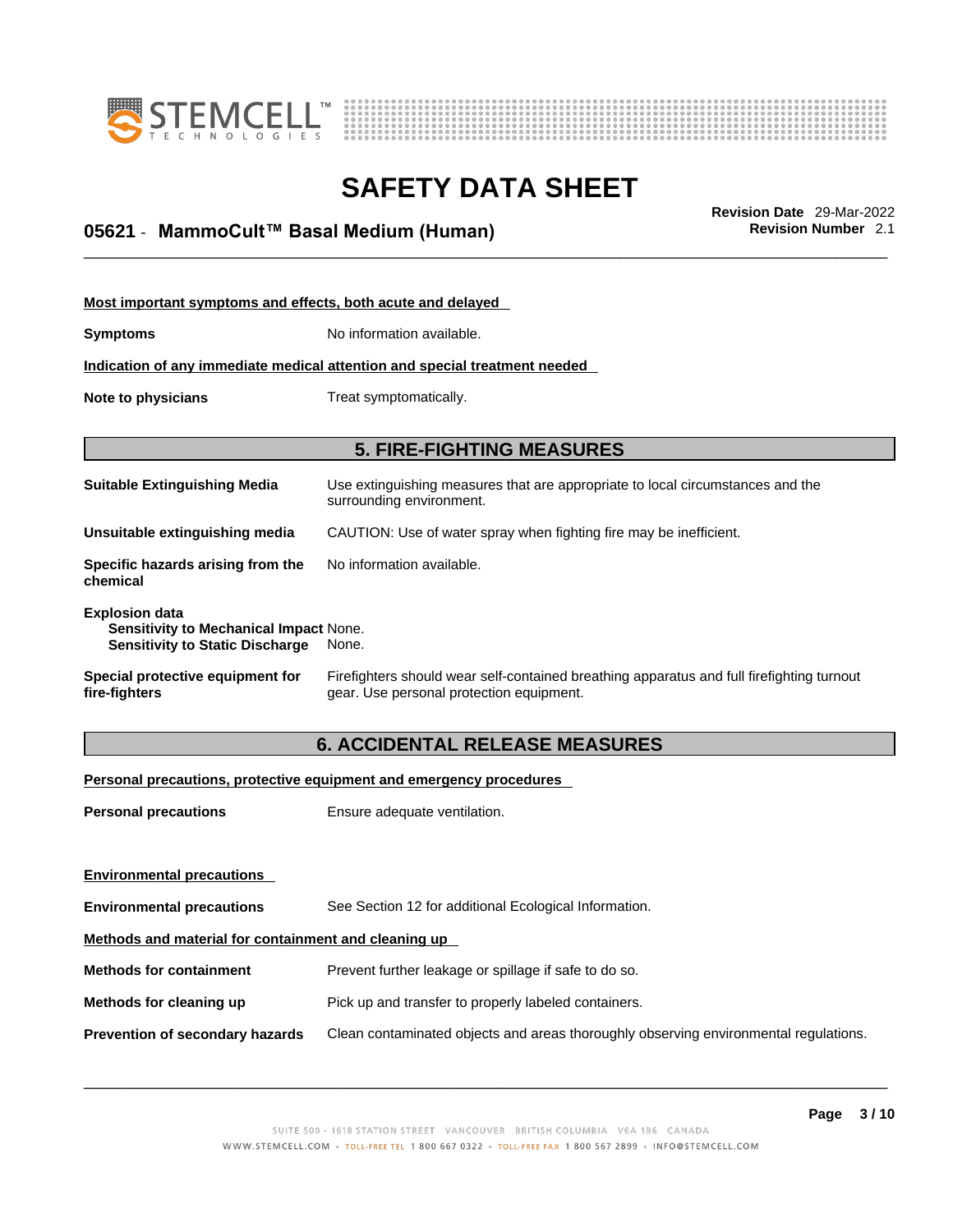



## \_\_\_\_\_\_\_\_\_\_\_\_\_\_\_\_\_\_\_\_\_\_\_\_\_\_\_\_\_\_\_\_\_\_\_\_\_\_\_\_\_\_\_\_\_\_\_\_\_\_\_\_\_\_\_\_\_\_\_\_\_\_\_\_\_\_\_\_\_\_\_\_\_\_\_\_\_\_\_\_\_\_\_\_\_\_\_\_\_\_\_\_\_ **Revision Date** 29-Mar-2022 **05621** - **MammoCult™ Basal Medium (Human) Revision Number** 2.1

**7. HANDLING AND STORAGE Precautions for safe handling Advice on safe handling** Handle in accordance with good industrial hygiene and safety practice. **Conditions for safe storage, including any incompatibilities Storage Conditions** Store in accordance with information listed on the Product Information Sheet (PIS). **8. EXPOSURE CONTROLS/PERSONAL PROTECTION Control parameters Exposure Limits** This product, as supplied, does not contain any hazardous materials with occupational exposure limits established by the region specific regulatory bodies. **Appropriate engineering controls Engineering controls** Showers Eyewash stations Ventilation systems. **Individual protection measures, such as personal protective equipment Eye/face protection** No special protective equipment required. **Skin and body protection** No special protective equipment required. **Respiratory protection** No protective equipment is needed under normal use conditions. If exposure limits are exceeded or irritation is experienced, ventilation and evacuation may be required. **General hygiene considerations** Handle in accordance with good industrial hygiene and safety practice.

## **9. PHYSICAL AND CHEMICAL PROPERTIES**

**Information on basic physical and chemical properties Physical state** Liquid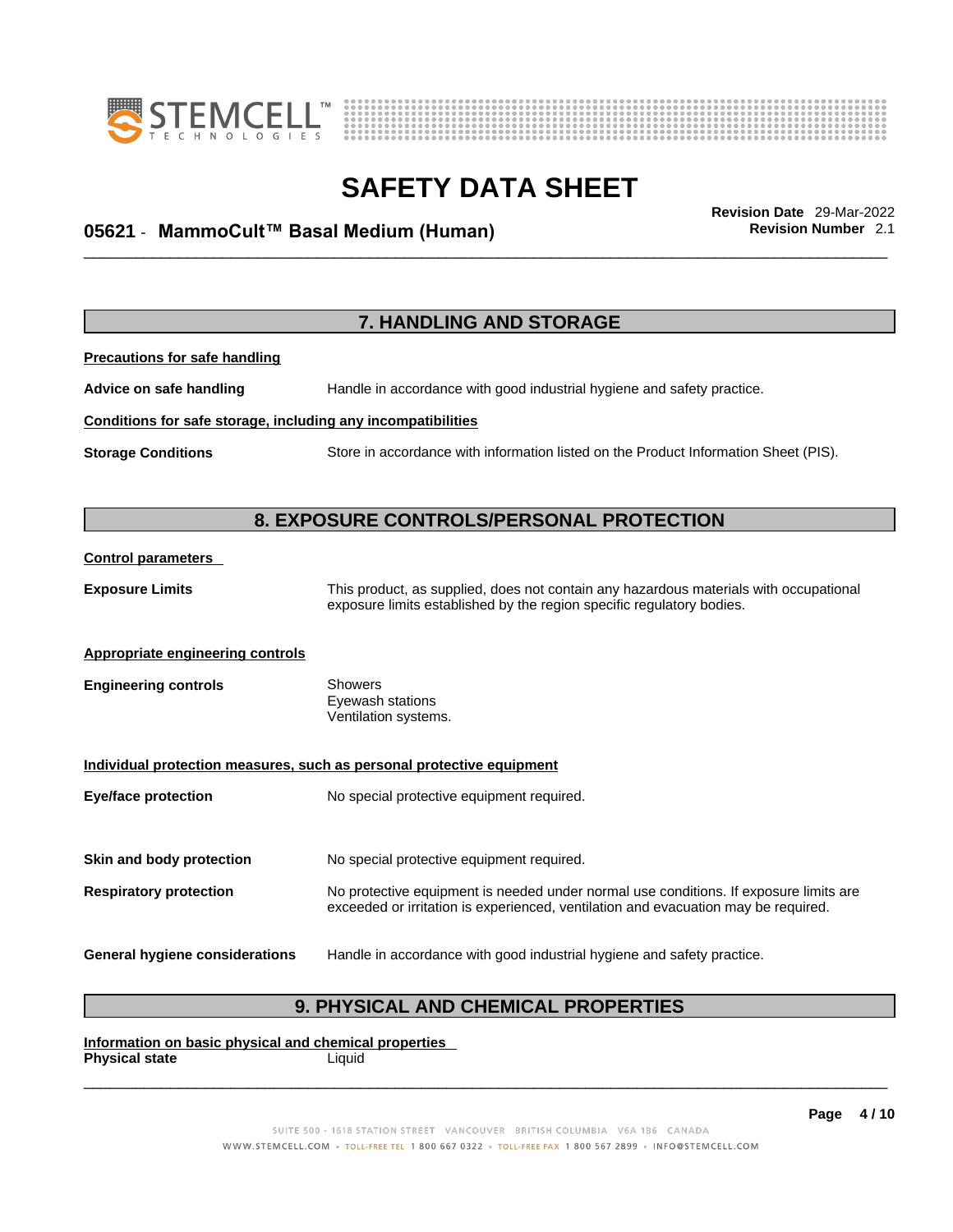



## \_\_\_\_\_\_\_\_\_\_\_\_\_\_\_\_\_\_\_\_\_\_\_\_\_\_\_\_\_\_\_\_\_\_\_\_\_\_\_\_\_\_\_\_\_\_\_\_\_\_\_\_\_\_\_\_\_\_\_\_\_\_\_\_\_\_\_\_\_\_\_\_\_\_\_\_\_\_\_\_\_\_\_\_\_\_\_\_\_\_\_\_\_ **Revision Date** 29-Mar-2022 **05621** - **MammoCult™ Basal Medium (Human) Revision Number** 2.1

| Appearance     | Clear             |
|----------------|-------------------|
| Color          | red               |
| Odor           | No data available |
| Odor threshold | No data available |

| <u>Property</u>                  | values                   | Remarks • Method |
|----------------------------------|--------------------------|------------------|
| рH                               | No data available        |                  |
| Melting point / freezing point   | No data available        | None known       |
| Boiling point / boiling range    | No data available        | None known       |
| <b>Flash point</b>               | No data available        | None known       |
| <b>Evaporation rate</b>          | No data available        | None known       |
| <b>Flammability (solid, gas)</b> | No data available        | None known       |
| <b>Flammability Limit in Air</b> |                          | None known       |
| <b>Upper flammability limit:</b> | No data available        |                  |
| Lower flammability limit:        | No data available        |                  |
| Vapor pressure                   | No data available        | None known       |
| Vapor density                    | No data available        | None known       |
| <b>Relative density</b>          | No data available        | None known       |
| <b>Water solubility</b>          | No data available        | None known       |
| Solubility in other solvents     | No data available        | None known       |
| <b>Partition coefficient</b>     | No data available        | None known       |
| <b>Autoignition temperature</b>  | No data available        | None known       |
| <b>Decomposition temperature</b> | No data available        | None known       |
| <b>Kinematic viscosity</b>       | No data available        | None known       |
| <b>Dynamic viscosity</b>         | No data available        | None known       |
| <b>Explosive properties</b>      | No data available        |                  |
| <b>Oxidizing properties</b>      | No information available |                  |
| <b>Other Information</b>         |                          |                  |
| Softening point                  | No information available |                  |
| <b>Molecular weight</b>          | No information available |                  |
| <b>Molecular formula</b>         | No information available |                  |
| <b>VOC Content (%)</b>           | No information available |                  |
| <b>Liquid Density</b>            | No information available |                  |
| <b>Bulk density</b>              | No information available |                  |

### **Property Values Remarks • Method**

### **10. STABILITY AND REACTIVITY**

| <b>Reactivity</b>                                                       | No information available.                                 |
|-------------------------------------------------------------------------|-----------------------------------------------------------|
| <b>Chemical stability</b>                                               | Stable under recommended transport or storage conditions. |
| <b>Possibility of hazardous reactions</b> None under normal processing. |                                                           |
| <b>Conditions to avoid</b>                                              | None known based on information supplied.                 |
| Incompatible materials                                                  | None known based on information supplied.                 |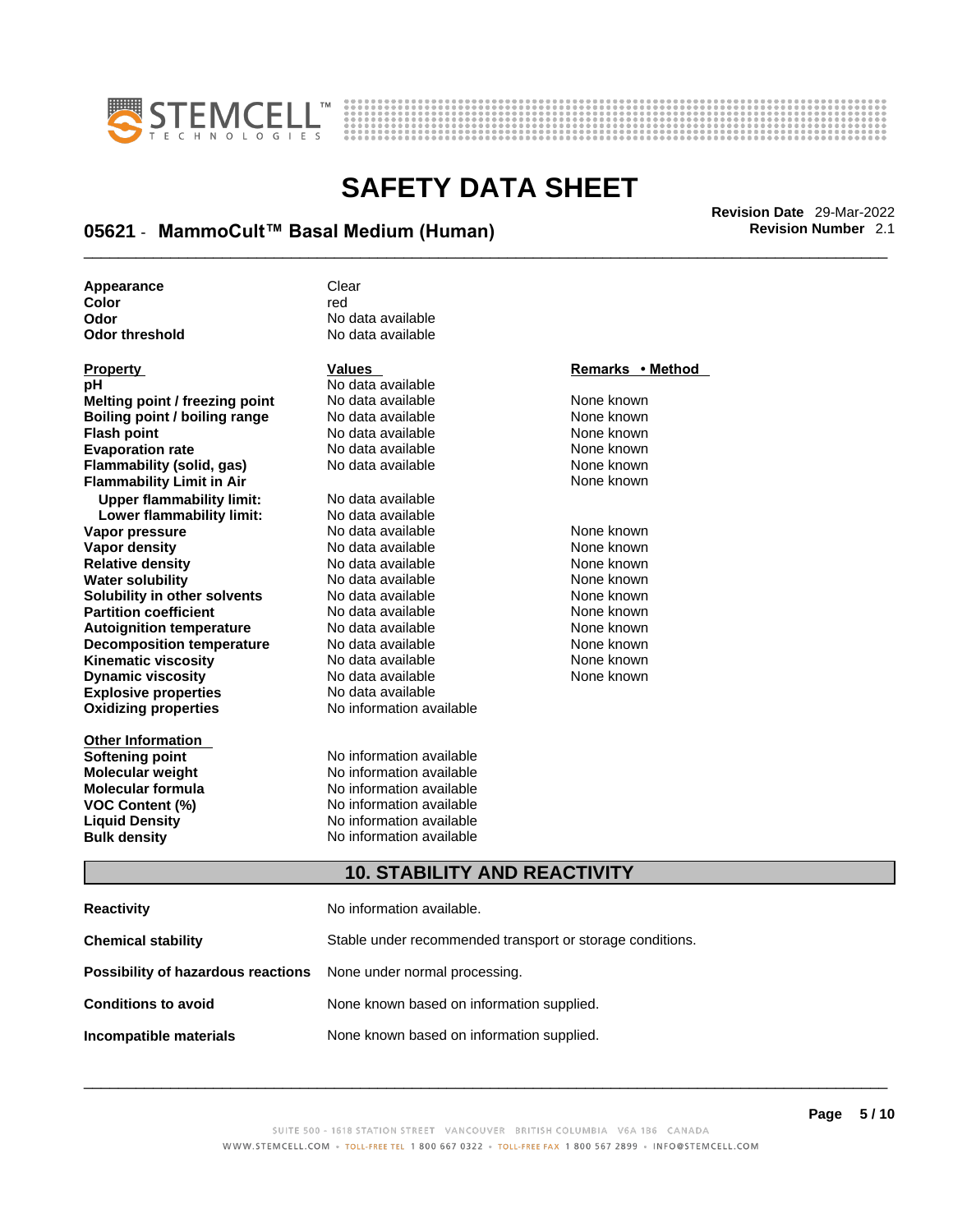



## \_\_\_\_\_\_\_\_\_\_\_\_\_\_\_\_\_\_\_\_\_\_\_\_\_\_\_\_\_\_\_\_\_\_\_\_\_\_\_\_\_\_\_\_\_\_\_\_\_\_\_\_\_\_\_\_\_\_\_\_\_\_\_\_\_\_\_\_\_\_\_\_\_\_\_\_\_\_\_\_\_\_\_\_\_\_\_\_\_\_\_\_\_ **Revision Date** 29-Mar-2022 **05621** - **MammoCult™ Basal Medium (Human) Revision Number** 2.1

**Hazardous decomposition products** None known based on information supplied.

## **11. TOXICOLOGICAL INFORMATION**

**Information on likely routes of exposure**

**Product Information**

| <b>Inhalation</b>                                                                                                                                                                                                                                                                                                                                                                                                                                                                                                                                                                 | Specific test data for the substance or mixture is not available. |  |
|-----------------------------------------------------------------------------------------------------------------------------------------------------------------------------------------------------------------------------------------------------------------------------------------------------------------------------------------------------------------------------------------------------------------------------------------------------------------------------------------------------------------------------------------------------------------------------------|-------------------------------------------------------------------|--|
| Eye contact                                                                                                                                                                                                                                                                                                                                                                                                                                                                                                                                                                       | Specific test data for the substance or mixture is not available. |  |
| <b>Skin contact</b>                                                                                                                                                                                                                                                                                                                                                                                                                                                                                                                                                               | Specific test data for the substance or mixture is not available. |  |
| Ingestion                                                                                                                                                                                                                                                                                                                                                                                                                                                                                                                                                                         | Specific test data for the substance or mixture is not available. |  |
| Symptoms related to the physical, chemical and toxicological characteristics                                                                                                                                                                                                                                                                                                                                                                                                                                                                                                      |                                                                   |  |
| No information available.<br>Symptoms                                                                                                                                                                                                                                                                                                                                                                                                                                                                                                                                             |                                                                   |  |
| <b>Numerical measures of toxicity</b><br>Acute toxicity                                                                                                                                                                                                                                                                                                                                                                                                                                                                                                                           |                                                                   |  |
| 0 % of the mixture consists of ingredient(s) of unknown toxicity<br>Unknown acute toxicity<br>0 % of the mixture consists of ingredient(s) of unknown acute oral toxicity<br>0 % of the mixture consists of ingredient(s) of unknown acute dermal toxicity<br>0 % of the mixture consists of ingredient(s) of unknown acute inhalation toxicity (gas)<br>0 % of the mixture consists of ingredient(s) of unknown acute inhalation toxicity (vapor)<br>0 % of the mixture consists of ingredient(s) of unknown acute inhalation toxicity (dust/mist)<br><b>Product Information</b> |                                                                   |  |
| Delayed and immediate effects as well as chronic effects from short and long-term exposure                                                                                                                                                                                                                                                                                                                                                                                                                                                                                        |                                                                   |  |
|                                                                                                                                                                                                                                                                                                                                                                                                                                                                                                                                                                                   |                                                                   |  |

| <b>Skin corrosion/irritation</b>         | No information available. |
|------------------------------------------|---------------------------|
| <b>Product Information</b>               |                           |
|                                          |                           |
| Serious eye damage/eye irritation        | No information available. |
| <b>Product Information</b>               |                           |
|                                          |                           |
| <b>Respiratory or skin sensitization</b> | No information available. |
| <b>Product Information</b>               |                           |
|                                          |                           |
| <b>Germ cell mutagenicity</b>            | No information available. |
|                                          |                           |
|                                          |                           |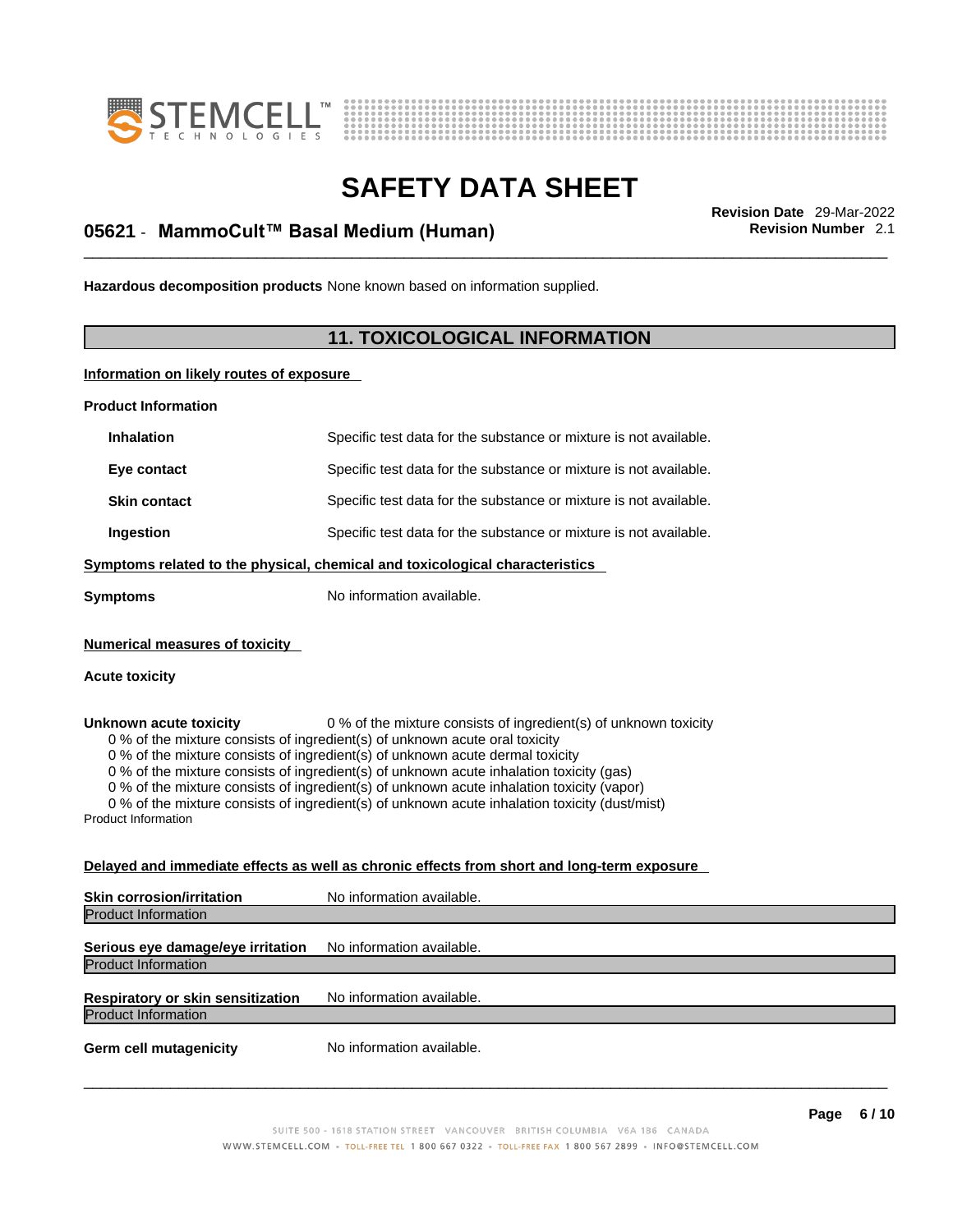



## \_\_\_\_\_\_\_\_\_\_\_\_\_\_\_\_\_\_\_\_\_\_\_\_\_\_\_\_\_\_\_\_\_\_\_\_\_\_\_\_\_\_\_\_\_\_\_\_\_\_\_\_\_\_\_\_\_\_\_\_\_\_\_\_\_\_\_\_\_\_\_\_\_\_\_\_\_\_\_\_\_\_\_\_\_\_\_\_\_\_\_\_\_ **Revision Date** 29-Mar-2022 **05621** - **MammoCult™ Basal Medium (Human) Revision Number** 2.1

| <b>Product Information</b>             |                                                                                                                    |
|----------------------------------------|--------------------------------------------------------------------------------------------------------------------|
| Carcinogenicity                        | No information available.                                                                                          |
| <b>Reproductive toxicity</b>           | No information available.                                                                                          |
|                                        | <b>Product Information</b>                                                                                         |
| <b>STOT - single exposure</b>          | No information available.<br><b>Product Information</b>                                                            |
|                                        |                                                                                                                    |
| <b>STOT - repeated exposure</b>        | No information available.<br><b>Product Information</b>                                                            |
| <b>Aspiration hazard</b>               | No information available.                                                                                          |
|                                        | <b>12. ECOLOGICAL INFORMATION</b>                                                                                  |
| <b>Ecotoxicity</b>                     |                                                                                                                    |
|                                        | <b>Product Information</b>                                                                                         |
| <b>Persistence and degradability</b>   | No information available.                                                                                          |
| <b>Bioaccumulation</b>                 | There is no data for this product.                                                                                 |
| Other adverse effects                  | No information available.                                                                                          |
|                                        |                                                                                                                    |
|                                        | <b>13. DISPOSAL CONSIDERATIONS</b>                                                                                 |
| Waste treatment methods                |                                                                                                                    |
| Waste from residues/unused<br>products | Dispose of in accordance with local regulations. Dispose of waste in accordance with<br>environmental legislation. |
| <b>Contaminated packaging</b>          | Do not reuse empty containers.                                                                                     |

## **14. TRANSPORT INFORMATION**

DOT Not regulated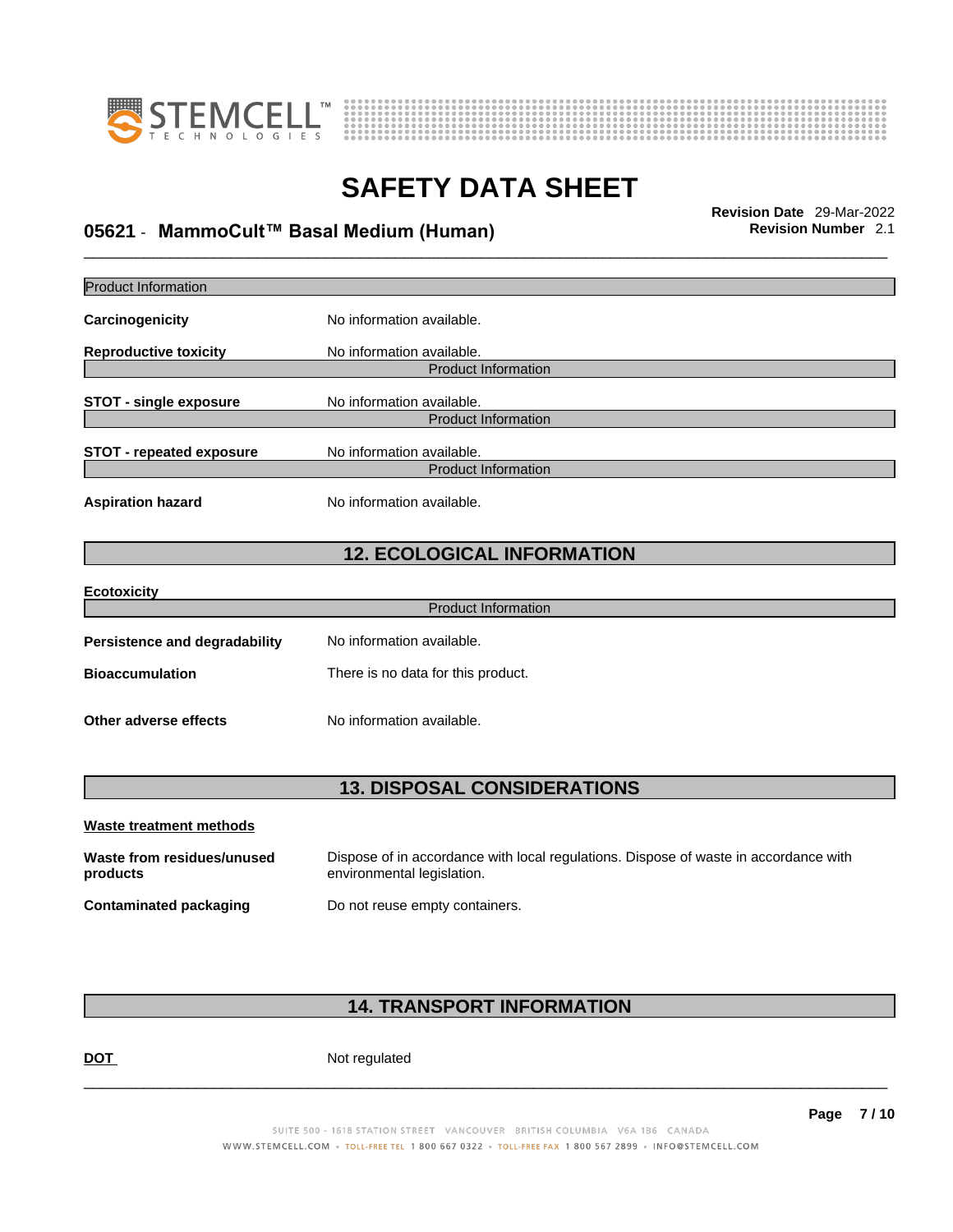



## \_\_\_\_\_\_\_\_\_\_\_\_\_\_\_\_\_\_\_\_\_\_\_\_\_\_\_\_\_\_\_\_\_\_\_\_\_\_\_\_\_\_\_\_\_\_\_\_\_\_\_\_\_\_\_\_\_\_\_\_\_\_\_\_\_\_\_\_\_\_\_\_\_\_\_\_\_\_\_\_\_\_\_\_\_\_\_\_\_\_\_\_\_ **Revision Date** 29-Mar-2022 **05621** - **MammoCult™ Basal Medium (Human) Revision Number** 2.1

| TDG         | Not regulated |
|-------------|---------------|
| <b>MEX</b>  | Not regulated |
| ICAO (air)  | Not regulated |
| <b>IATA</b> | Not regulated |
| <b>IMDG</b> | Not regulated |
| <b>RID</b>  | Not regulated |
| <b>ADR</b>  | Not regulated |
| <b>ADN</b>  | Not regulated |
|             |               |

### **15. REGULATORY INFORMATION**

| <b>International Inventories</b> |                 |  |
|----------------------------------|-----------------|--|
| <b>TSCA</b>                      | Does not comply |  |
| <b>DSL/NDSL</b>                  | Does not comply |  |
| <b>EINECS/ELINCS</b>             | Does not comply |  |
| <b>ENCS</b>                      | Does not comply |  |
| <b>IECSC</b>                     | Does not comply |  |
| <b>KECL</b>                      | Does not comply |  |
| <b>PICCS</b>                     | Does not comply |  |
| <b>AICS</b>                      | Does not comply |  |
|                                  |                 |  |

 **Legend:** 

 **TSCA** - United States Toxic Substances Control Act Section 8(b) Inventory

 **DSL/NDSL** - Canadian Domestic Substances List/Non-Domestic Substances List

 **EINECS/ELINCS** - European Inventory of Existing Chemical Substances/European List of Notified Chemical Substances

 **ENCS** - Japan Existing and New Chemical Substances

 **IECSC** - China Inventory of Existing Chemical Substances

 **KECL** - Korean Existing and Evaluated Chemical Substances

 **PICCS** - Philippines Inventory of Chemicals and Chemical Substances

 **AICS** - Australian Inventory of Chemical Substances

### **US Federal Regulations**

### **SARA 313**

Section 313 of Title III of the Superfund Amendments and Reauthorization Act of 1986 (SARA). This product does not contain any chemicals which are subject to the reporting requirements of the Act and Title 40 of the Code of Federal Regulations, Part 372.

| No |  |
|----|--|
| N٥ |  |
|    |  |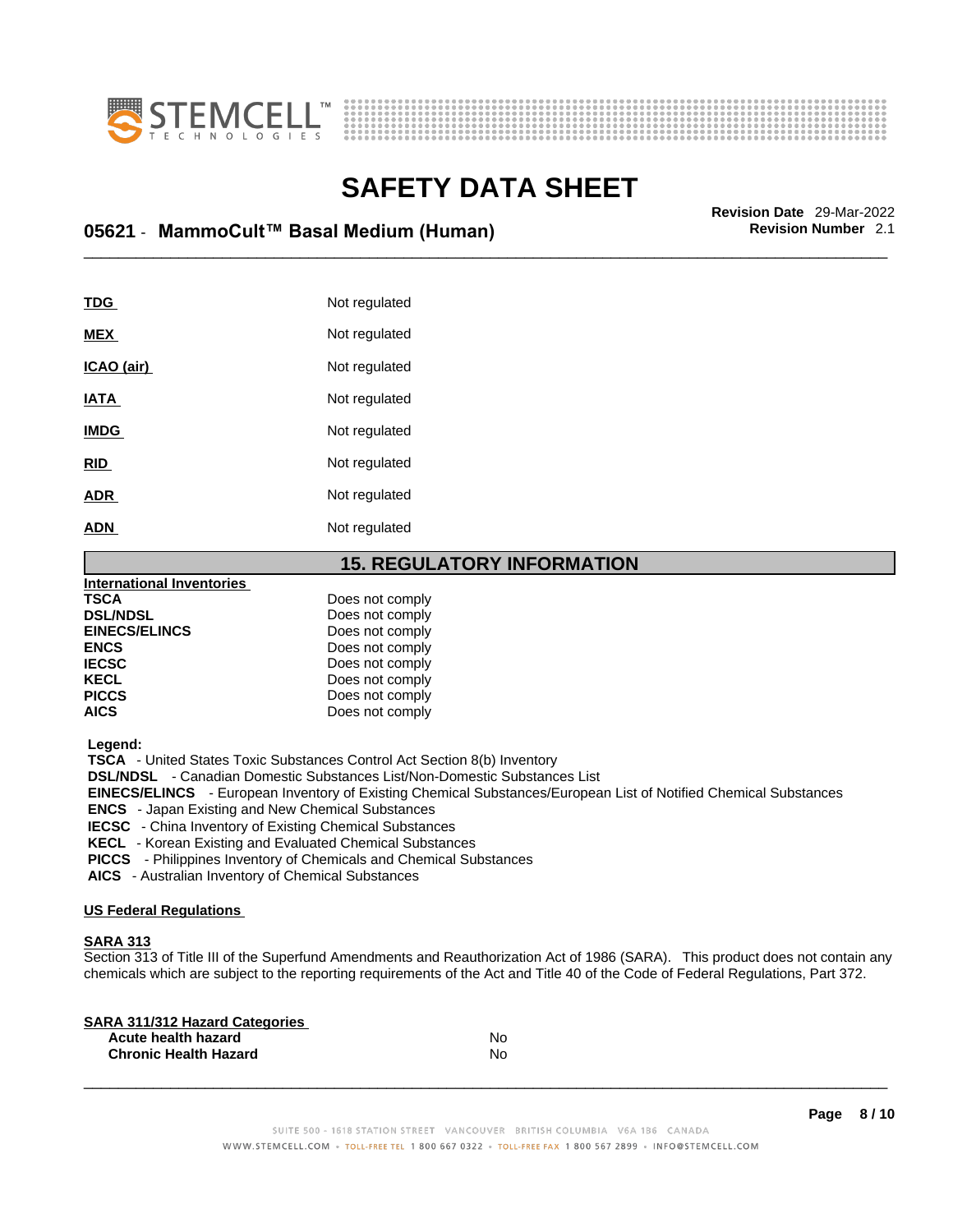



## \_\_\_\_\_\_\_\_\_\_\_\_\_\_\_\_\_\_\_\_\_\_\_\_\_\_\_\_\_\_\_\_\_\_\_\_\_\_\_\_\_\_\_\_\_\_\_\_\_\_\_\_\_\_\_\_\_\_\_\_\_\_\_\_\_\_\_\_\_\_\_\_\_\_\_\_\_\_\_\_\_\_\_\_\_\_\_\_\_\_\_\_\_ **Revision Date** 29-Mar-2022 **05621** - **MammoCult™ Basal Medium (Human) Revision Number** 2.1

| Fire hazard                       | No        |
|-----------------------------------|-----------|
| Sudden release of pressure hazard | <b>No</b> |
| <b>Reactive Hazard</b>            | No        |

#### **CWA** (Clean Water Act)

This product does not contain any substances regulated as pollutants pursuant to the Clean Water Act (40 CFR 122.21 and 40 CFR 122.42).

#### **CERCLA**

This material, as supplied, does not contain any substances regulated as hazardous substances under the Comprehensive Environmental Response Compensation and Liability Act (CERCLA) (40 CFR 302) or the Superfund Amendments and Reauthorization Act (SARA) (40 CFR 355). There may be specific reporting requirements at the local, regional, or state level pertaining to releases of this material.

#### **US State Regulations**

#### **California Proposition 65**

This product does not contain any Proposition 65 chemicals.

### **U.S. State Right-to-Know Regulations**

#### **US State Regulations**

| Chemical name     | New<br><b>Jersey</b> | <b>Massachusetts</b> | Pennsylvania |
|-------------------|----------------------|----------------------|--------------|
| Water             |                      |                      |              |
| 7700.<br>732-18-5 |                      |                      |              |

#### **U.S. EPA Label Information**

**EPA Pesticide Registration Number** Not applicable

### **16. OTHER INFORMATION, INCLUDING DATE OF PREPARATION OF THE LAST REVISION**

**Prepared By, State Control. STEMCELL Technologies Canada Inc.** Cuality Control. STEMCELL Technologies Canada Inc.

**Revision Date** 29-Mar-2022

**Revision Note** Noinformation available.

**Disclaimer**

The information provided in this Safety Data Sheet is correct to the best of our knowledge, information and belief at the date of its publication. The information given is designed only as a guidance for safe handling, use, processing, storage, transportation, disposal and release and is not to be considered a warranty or quality specification. The information relates only to the specific material designated and may not be valid for such material used in combination with any other